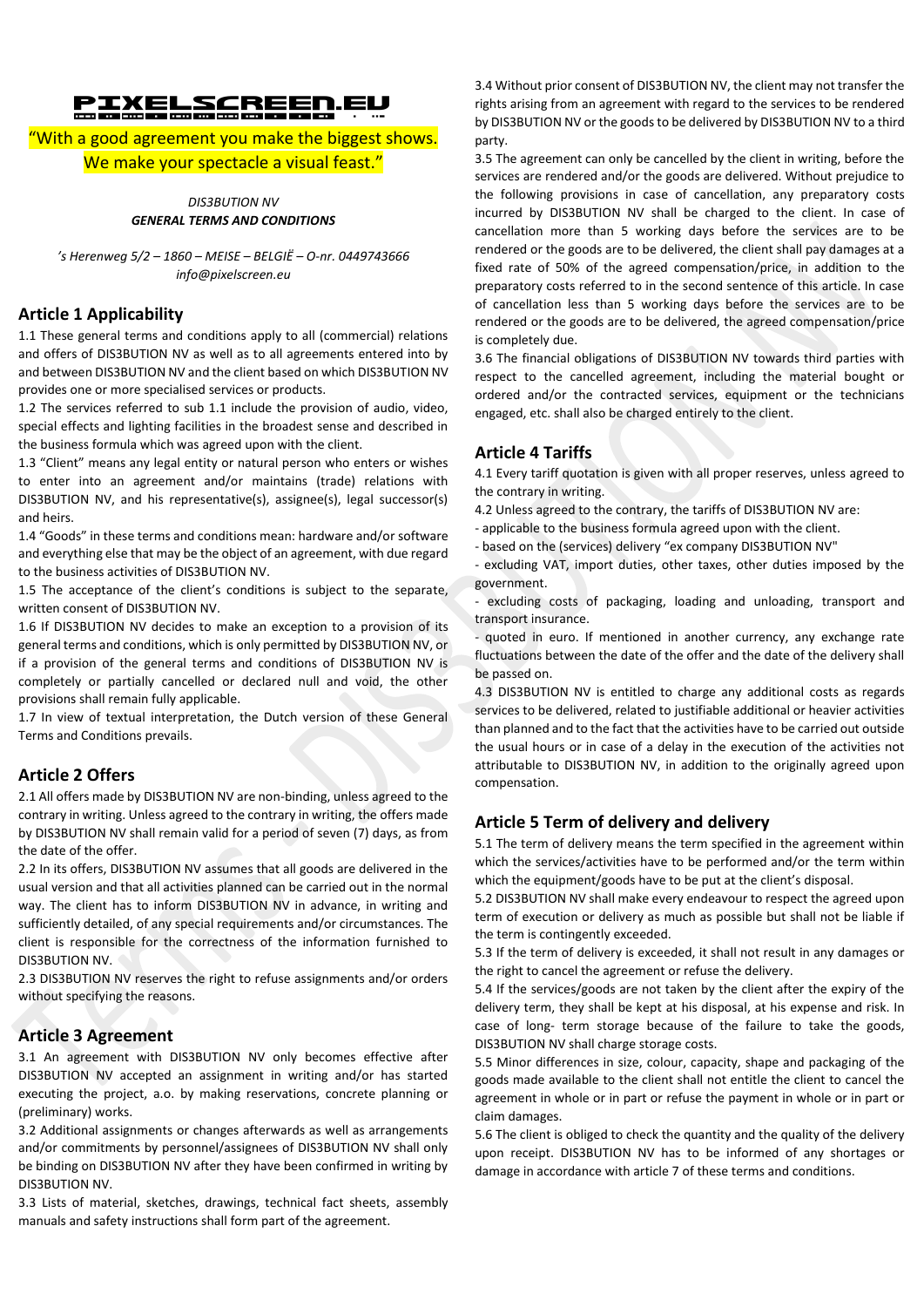5.7 On location, the client has to ensure at all times the access and availability of the work place for the personnel/assignees of DIS3BUTION NV as well as for the delivery of the necessary material.

5.8 DIS3BUTION NV is always entitled to ask third parties/subcontractors for the execution of the order/agreement.

# **Article 6 Services**

6.1 "Service Provider" in this article means: DIS3BUTION NV. "Client" in this article means: a legal entity or natural person to whom the services and equipment of Service Provider are made available.

6.2 "Equipment" means: any (electrical) equipment with respect to audio, video, special effects and lighting techniques as well as any other goods which Service Provider puts at Client's disposal and/or uses within the framework of his assignment, as well as the corresponding accessories, cables, packaging material, and the like.

6.3 Client shall deploy the Equipment exclusively for its intended use. Client shall always use, treat and secure the Equipment with proper good care.

6.4 At all times, Client shall respect the assembly manuals and safety instructions of the equipment as published on http://support.pixelscreen.eu and is liable for any damage and extra costs, of any nature whatsoever, which are caused to or incurred by the equipment due to the failure to respect the manuals and instructions of the Equipment.

6.5 Client has to verify whether the Equipment has been put at his disposal in good condition. The acceptance of the equipment implies the acknowledgement that it was made available in good condition. At the end of the contract, Client shall pack the equipment which was put at his disposal in the same way and return the equipment to DIS3BUTION NV in the same way as it was initially made available to Client.

6.6 The Equipment shall be transported at the expense and risk of Client, in the packaging provided by the Service Provider.

6.7 Client shall not hand out, give on loan or in any other way put the Equipment at the disposal of third parties without the written consent of Service Provider.

6.8 In case of theft, loss or damage to the Equipment, Client shall inform Service Provider forthwith in writing and, if applicable, inform the police. Client is obliged to compensate Service Provider entirely for any damage to or loss of the equipment, regardless of the cause.

6.9 The Equipment is made available for a period of at least one (1) day. The service period / period of disposition starts on the day on which the Equipment leaves Service Provider's warehouse and ends on the day the Equipment is returned to Service Provider's warehouse, unless agreed to the contrary in writing. Every commenced day shall always be charged as a full day.

6.10 The Equipment has to be collected by Client at Service Provider's warehouse and returned at the latest on the day on which the contract/disposition period ends, unless agreed to the contrary in writing. In the event of the failure to return the Equipment in time, Client shall pay Service Provider damages amounting to the compensation for the number of days by which the agreed upon period is exceeded. In the event of damage to the Equipment upon return which necessitates repairs/replacements, Client shall, besides full restitution of the material damage/repair costs as determined in article 10.1, pay Service Provider damages amounting to the compensation for the number of days the Equipment is unavailable. Client is not entitled to claim any rights out of this provision in order to extend the initially agreed upon period.

6.11 At all times, the Service Provider has the right to autonomously follow up on the entire production process on location and virtually, with full access to the sites, equipment and computers which are being used within the framework of the services provided.

At all times, the Service Provider has the right to intervene autonomously as regards to choice of equipment, data cabling, power cabling, control mode, choice of transmission, rigging- and building mode, transport mode, choice of personnel in light of operating, building, manipulating an transporting the

Equipment made available, planning the assignment in the framework of a.o. the building processes, transport, rehearsals and events, the mode and timing of equipment control, testing of the delivered services and the equipment made available etc..

At all times, the Service Provider has the right to autonomously check Equipment, opening it up, execute repairs, perform updates, change configurations, etc..

This article is without prejudice to the Client's own liabilities and responsibilities. Under no circumstances can the rights specified in this article imply any responsibility or liability on the part of the Service Provider. 6.12 Unless agreed to the contrary, Client shall pay the agreed upon compensation in cash before or upon the start of the contract period. Service Provider is entitled to demand a security deposit or any other guarantee from Client and reserves the right to set off any unpaid sums with the security deposit, as well as the costs to repair and/or clean the Equipment made available. At the request of DIS3BUTION NV, Client shall present a proof of an (event)-insurance policy which entirely covers the total loss or any damage to the Equipment. DISTRIBUTION NV is entitled to stipulated additional external conditions in view of protecting the Equipment.

# **Article 7 Complaints and terms**

7.1 Complaints with regard to provided services shall, on penalty of nullity, be notified in writing to DIS3BUTION NV within 24 hours of completion of the services and with regard to goods / equipment put at the client's disposal, within 24 hours in case of visible defects and within three days as of the date of putting the goods/equipment at the client's disposal in case of invisible defects.

7.2 Any claim of the client expires six (6) months after the termination of the assignment or agreement to which the claim refers.

# **Article 8 Transport**

8.1 If the client asks DIS3BUTION NV to send the goods, the shipment method and packaging shall be determined by DIS3BUTION NV.

8.2 The transport of goods is always at the risk and at the expense of the client and shall be carried out in the packaging provided by Service Provider. 8.3 The client shall bear the risk of loss and damage during the entire contract period and also during the transport of the Equipment.

# **Article 9 Liability**

9.1 DIS3BUTION NV is only liable for any damage and/or loss directly arising from a serious fault provided this fault is clearly established.

9.2 DIS3BUTION NV is only liable for any direct damage suffered by the client arising from the agreements entered into by and between DIS3BUTION NV and the client. DIS3BUTION NV shall not be liable for any indirect damage or consequential damage, including but not limited to company damage, time loss, loss of income, the failure to enter into or continue agreements, damage to reputation etc.

9.3 With due regard to the other provisions of these terms and conditions, DIS3BUTION NV shall not be liable for any damage whatsoever, caused by the provided services and/or the inappropriate use of the equipment or material delivered or put at the client's disposal or the use of the latter for another purpose than the intended purpose.

9.4 DIS3BUTION NV shall not be liable for any loss due to delay, damage caused by exceeding the delivery terms, including but not limited to, as a result of changed circumstances, instructions and/or unilateral decisions of the client and damage as a result of faulty cooperation/information of the client or as a result of the equipment, goods, materials and/or software programmes placed at its disposal by the client.

9.5 The liability of DIS3BUTION NV is in any case limited to 50% of the amounts invoiced or to be invoiced (exclusive of VAT) by DIS3BUTION NV to the client based on the agreement, with an absolute maximum of  $\epsilon$ 25,000.00 (exclusive of VAT).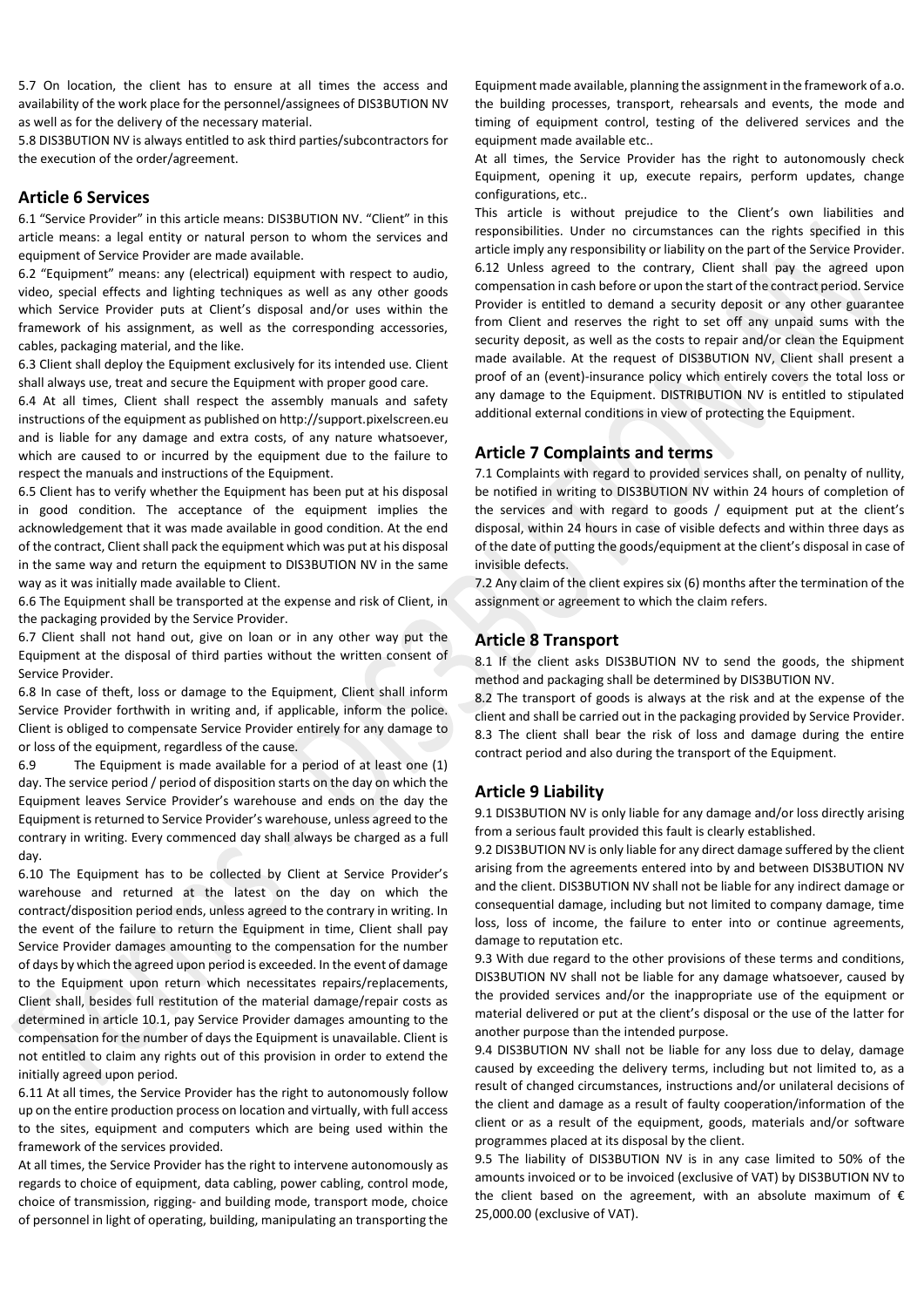9.6 The preceding applies unless the damage / the liability arose from actions or omissions by DIS3BUTION NV with the aim to cause this damage / this liability. It has to concern deliberate actions by DIS3BUTION NV bodies.

9.7 The liability of DIS3BUTION NV for any damage due to a wrongful act other than the acts referred to in the previous paragraph is explicitly and completely excluded.

9.8 The client shall indemnify DIS3BUTION NV against any damage DIS3BUTION NV may suffer as a result of claims by third parties with regard to services rendered by DIS3BUTION NV or goods made available.

## **Article 10 Obligations of the client**

10.1 The client is liable for any damage to and loss of the goods/equipment put at the client's disposal by DIS3BUTION NV. At the request of DIS3BUTION NV, the client shall present a copy of an (event)insurance policy which entirely covers the total loss of or damage to the equipment.

10.2. The client covenants and agrees to use the goods/equipment put at his disposal by DIS3BUTION NV only for its intended use.

10.3The client shall not lease to third parties, put at the disposal of third parties, pledge or in any other way encumber or sell the goods/equipment put at his disposal by DIS3BUTION NV. In case of the failure to respect this article, DIS3BUTION NV is entitled to terminate the agreement immediately without any notice of default or judicial intervention and suspend the services and take back the equipment put at the client's disposal.

10.4 The client shall use, keep and secure the goods/equipment made available by the Service Provider with proper care and at the end of the agreement return it to DIS3BUTION NV in the same condition as received.

10.5 The client is obliged to protect all non-public areas and zones where the services are rendered by the service provider and/or the goods/equipment of DIS3BUTION are/is placed, used and/or kept against damage, loss and theft.

#### **Article 11 Non-disclosure**

11.1 Without prejudice to the provisions of these terms and conditions, the client shall not disclose any confidential information in his possession in the context of an agreement entered into with DIS3BUTION NV and he shall not inform any third parties and/or give on loan or use this information for any other purpose than the purpose for which it was put at the client's disposal. 11.2 Confidential information includes: any written or oral information or information directly or indirectly furnished in any other way which is marked as such and/or of which the other party knows or should reasonably know that this information is confidential, any product, marketing, client and/or other company information marked as such and/or of which the other party knows or should reasonably know that this information is confidential, regardless of the way in which it was obtained, any documentation, data, drawings, benchmark test information, specification, object codes, source codes, production methods, technologies and/or other information related to DIS3BUTION NV, or third parties used by DIS3BUTION NV, software developed or to be developed which is marked as such and/or of which the principal knows or is deemed to know that it is confidential, regardless of the way in which it was obtained.

#### **Article 12 Force majeure**

12.1 DIS3BUTION NV is entitled to invoke force majeure if the execution of the order is partly or entirely – temporarily or not – prevented or made difficult by circumstances beyond his control or influence, such as – but not limited to – government measures, fire, weather conditions, the (temporarily) failure to deliver goods or services by third parties, company disturbances, labour disturbances or strikes, illness, etc.

12.2 In case of force majeure on the part of DIS3BUTION NV, its obligations shall be suspended during the time of the force majeure. If DIS3BUTION NV invokes force majeure for a period of more than one month, DIS3BUTION NV as well as the principal may rescind the agreement for the unexecuted part by informing the other party in writing, without payment of any damages.

## **Article 13 Retention of title**

13.1 DIS3BUTION NV remains the owner of the goods/equipment sold, delivered and/or made available until the compensation is fully settled. As long as the ownership has not passed on to the client, the client may not pledge the goods/equipment or grant a third party any right to these goods/equipment.

13.2 The client is obliged to keep the goods/equipment delivered with retention of title with proper care and clearly marked as property of DIS3BUTION NV.

13.3 All designs, (visual) effects, images, concepts, renders etc. which are produced, used, made or imparted within the framework of the assignment remain the exclusive property of DIS3BUTION NV.

13.4 If the client fails to respect his payment obligations towards DIS3BUTION NV, DIS3BUTION NV is entitled to terminate the agreement, keep any advances already paid and take back the goods/equipment delivered.

# **Article 14 Payment**

14.1 Unless agreed to the contrary in writing, the payment has to be settled in cash upon delivery.

14.2 If the invoice is not paid on the due date, the client shall, by operation of law, pay an interest of 1% per month and agreed damages amounting to 10% of the invoice amount.

14.3 Regardless of the agreed term of payment or credit facility, DIS3BUTION NV may at all times demand a complete or partial advance payment and also ask the client to provide sufficient and adequate security for his payment obligations.

# **Article 15 Applicable law and jurisdiction**

15.1 The (commercial) relations and agreements with DIS3BUTION NV and any dispute arising from an agreement shall be governed exclusively by Belgian law.

15.2 The Courts of the judicial district of Antwerp, department Antwerp shall have sole jurisdiction to settle any dispute between parties. In addition, DIS3BUTION NV shall have the right to bring a dispute before the courts of the place where the client is domiciled.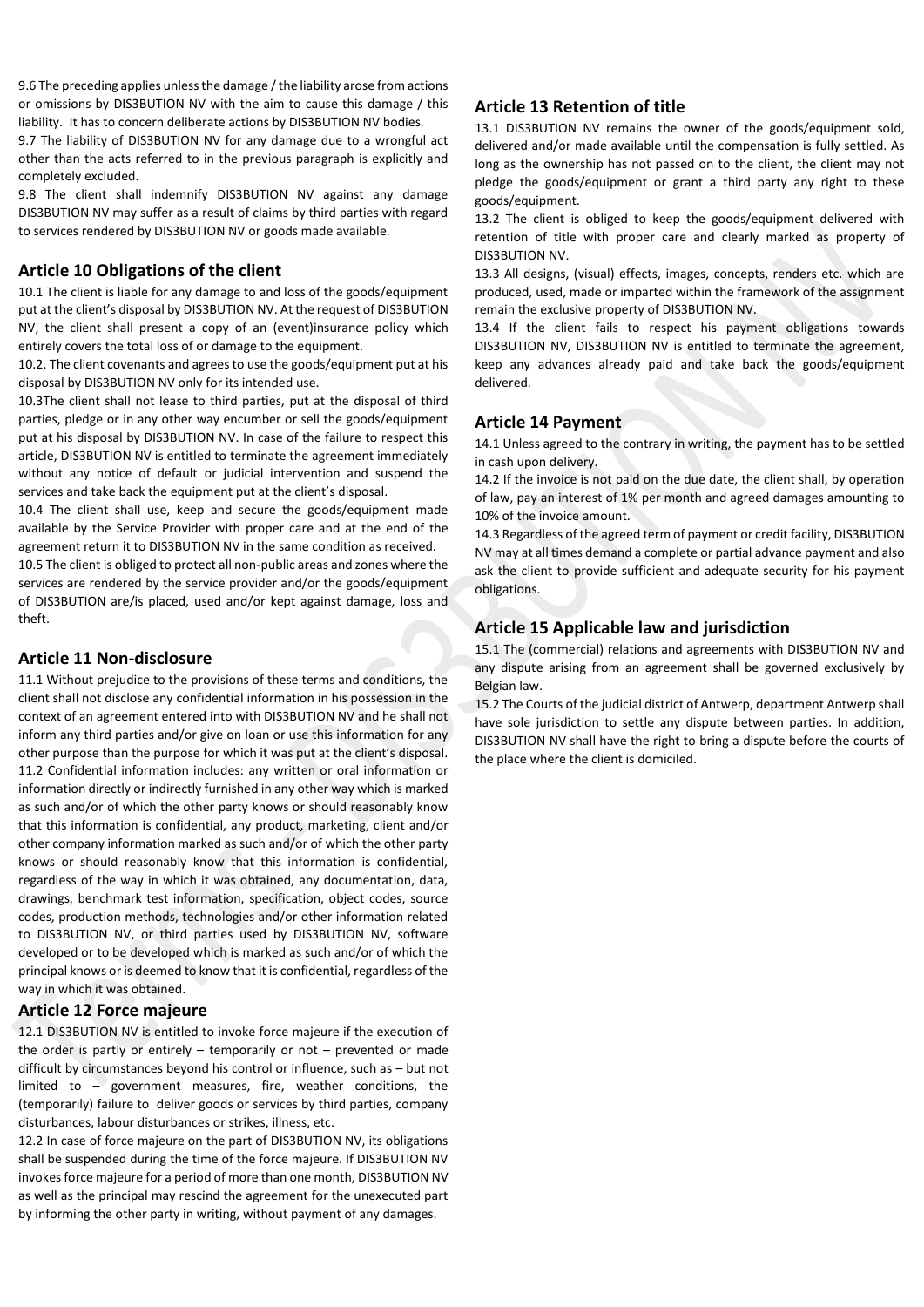# PIXELSCREEN.eu

"With a good agreement you make the biggest shows. We make your spectacle a visual feast."

#### *CONDITIONS GÉNÉRALES DE DIS3BUTION NV*

*'s Herenweg 5/2 – 1860 – MEISE – BELGIË – O-nr. 0449743666 info@pixelscreen.be*

#### **Article 1er Applicabilité**

1.1 Les présentes conditions générales s'appliquent à toutes les relations (commerciales) et offres de DIS3BUTION NV, ainsi qu'à tous les contrats entre DIS3BUTION NV et le client, sur base desquels DIS3BUTION NV fournit un ou plusieurs services spécialisés au client.

1.2 On entend notamment par services tels que visés à l'alinéa 1 la fourniture d'installations audio, vidéo, d'effets spéciaux et d'éclairage au sens le plus large et comme décrit dans la formule commerciale convenue.

1.3 Par "le client" on entend toute personne (juridique) qui a conclu ou désire conclure un contrat avec DIS3BUTION NV ou qui entretient des relations (commerciales) avec ce dernier, ainsi que son(ses) représentant(s), fondé(s) de pouvoir, ayant(s)-droit et héritier(s).

1.4 Par "produits" on entend dans les présentes conditions: le matériel et le logiciel et tout ce qui peut faire l'objet du contrat, en tenant compte des activités professionnelles de DIS3BUTION NV.

1.5 Les conditions éventuelles du client ne sont acceptées qu'avec le consentement écrit séparé de DIS3BUTION NV.

1.6 Si DIS3BUTION NV déroge à une disposition quelconque de ses Conditions générales, ce qu'elle seule est permis à faire et dans le cas où une disposition quelconque des Conditions générales de DIS3BUTION NV est supprimée entièrement ou partiellement ou est déclarée nulle, les autres dispositions restent intégralement d'application.

1.7 En vue d'interprétation textuelle, la version néerlandaise de ces conditions générales prévaut.

#### **Article 2 Offres**

2.1 Toutes les offres de DIS3BUTION NV sont sans engagement, sauf convention écrite contraire. Sauf convention écrite contraire, les offres de DIS3BUTION NV sont valables pour un délai de sept (7) jours, à compter de la date de l'offre.

2.2 Dans ses offres, DIS3BUTION NV part du point de vue que tous les produits sont livrés dans leur version habituelle et que tous les travaux planifiés peuvent être exécutés de façon normale. Les exigences et/ou circonstances spéciales doivent être communiquées le cas échéant à l'avance par écrit et avec suffisamment de détails par le client à DIS3BUTION NV. Le client est responsable de l'exactitude des informations qu'il a fournies à DIS3BUTION NV.

2.3 DIS3BUTION NV se réserve le droit de refuser des ordres et des commandes, sans devoir avancer de raisons.

### **Article 3 Contrat**

3.1 Un contrat avec DIS3BUTION NV ne peut être réalisé qu'après acceptation écrite d'une commande et/ou par l'exécution de la mission par DIS3BUTION NV, entre autres sous forme de réservations, de planification concrète ou d'activités (préparatoires).

3.2 Les commandes complémentaires passées ultérieurement ou les modifications ainsi que les accords avec et/ou les engagements pris par le personnel/les préposés de DIS3BUTION NV ne lient DIS3BUTION NV que s'ils ont été confirmés par écrit par DIS3BUTION NV.

3.3 Les listes de matériel, schémas, dessins, fiches techniques, manuels de construction et prescriptions de sécurité font partie intégrante du contrat. 3.4 Sans l'autorisation préalable de DIS3BUTION NV, le client n'a pas le droit de transmettre à des tiers les droits découlant d'un contrat sur des services à fournir par DIS3BUTION NV ou sur des produits à livrer par DIS3BUTION NV 3.5 L'annulation du contrat par le client n'est possible que si elle a lieu par écrit, avant le début de la prestation de services et/ou de la fourniture de produits. En tenant compte des dispositions ci-dessous, tous les frais de préparation encourus éventuellement par DIS3BUTION NV seront portés en compte au client en cas d'annulation. En cas d'annulation plus de 5 jours ouvrables avant le début de la prestation des services ou de la fourniture des produits, le client sera redevable, en plus des frais de préparation visés dans la deuxième phrase du présent article, d'une indemnité fixée forfaitairement à 50% de la rémunération/du prix convenu. Si l'annulation a lieu moins de 5 jours ouvrables avant le début de la prestation des services ou de la livraison des produits, l'indemnité convenus seront dus dans leur entièreté.

3.6 Les obligations financières de DIS3BUTION NV envers des tiers, liées au contrat annulé, en ce compris le matériel acheté ou commandé et/ou les services, appareils ou techniciens etc. contractés, seront également portées en compte au client dans leur intégralité.

# **Article 4 Tarifs**

4.1 Toute offre de tarifs se fait sous réserve de modification, sauf convention écrite contraire.

- 4.2 Sauf indication contraire, les tarifs de DIS3BUTION NV:
- s'appliquent à la formule commerciale convenue avec le client

- sont basés sur une prestation (de service) "départ entreprise DIS3BUTION NV"

- ne comprennent pas la TVA, les droits d'importation, les autres taxes ni les autres prélèvements imposés par les pouvoirs publics

- ne comprennent pas les frais d'emballage, de chargement et de déchargement, de transport et d'assurance transport

- sont indiqués en euros. S'ils sont indiqués dans une autre devise, les modifications des cours survenant éventuellement entre l'offre et la livraison sont portées en compte.

4.3 DIS3BUTION NV a le droit de porter en compte les frais supplémentaires éventuels en relation des services à fournir portant sur des travaux nettement plus importants ou plus lourds que prévu ou dus au fait qu'il a fallu travailler à d'autres heures que les heures habituelles ou à un retard dans l'exécution des travaux indépendant de la volonté de DIS3BUTION NV, en plus de la compensation convenue à l'origine.

#### **Article 5 Délai de livraison et livraison**

5.1 On entend par délai de livraison le délai fixé dans le contrat dans lequel les services et/ou travaux doivent être effectués et/ou les produits / Appareils doivent être mis à la disposition du client.

5.2 DIS3BUTION NV s'efforcera de tenir compte autant que possible du délai d'exécution / de livraison indiqué mais n'est à aucun égard responsable si, éventuellement, ce délai est dépassé.

5.3 Le dépassement du délai d'exécution / de livraison ne donne pas lieu à une indemnité ni au droit d'annuler le contrat ou de refuser l'achat.

5.4 Si, une fois expiré le délai de livraison, les services / produits ne sont pas enlevés par le client, ils resteront entreposés à sa disposition, pour son compte et à ses risques. En cas d'entreposage de longue durée suite au fait que les produits n'ont pas été réceptionnés à la date convenue, DIS3BUTION NV portera en compte des frais d'entreposage.

5.5 De légères différences dans les dimensions, la couleur, la capacité, la forme et l'emballage des produits mises à disposition ne sont pas une raison pour le client d'annuler partiellement ou entièrement le contrat, de refuser un paiement entier ou partiel ou de réclamer des dommages et intérêts.

5.6 Le client est tenu de contrôler la quantité et la qualité des livraisons à la réception. Les manquements ou les détériorations éventuels doivent être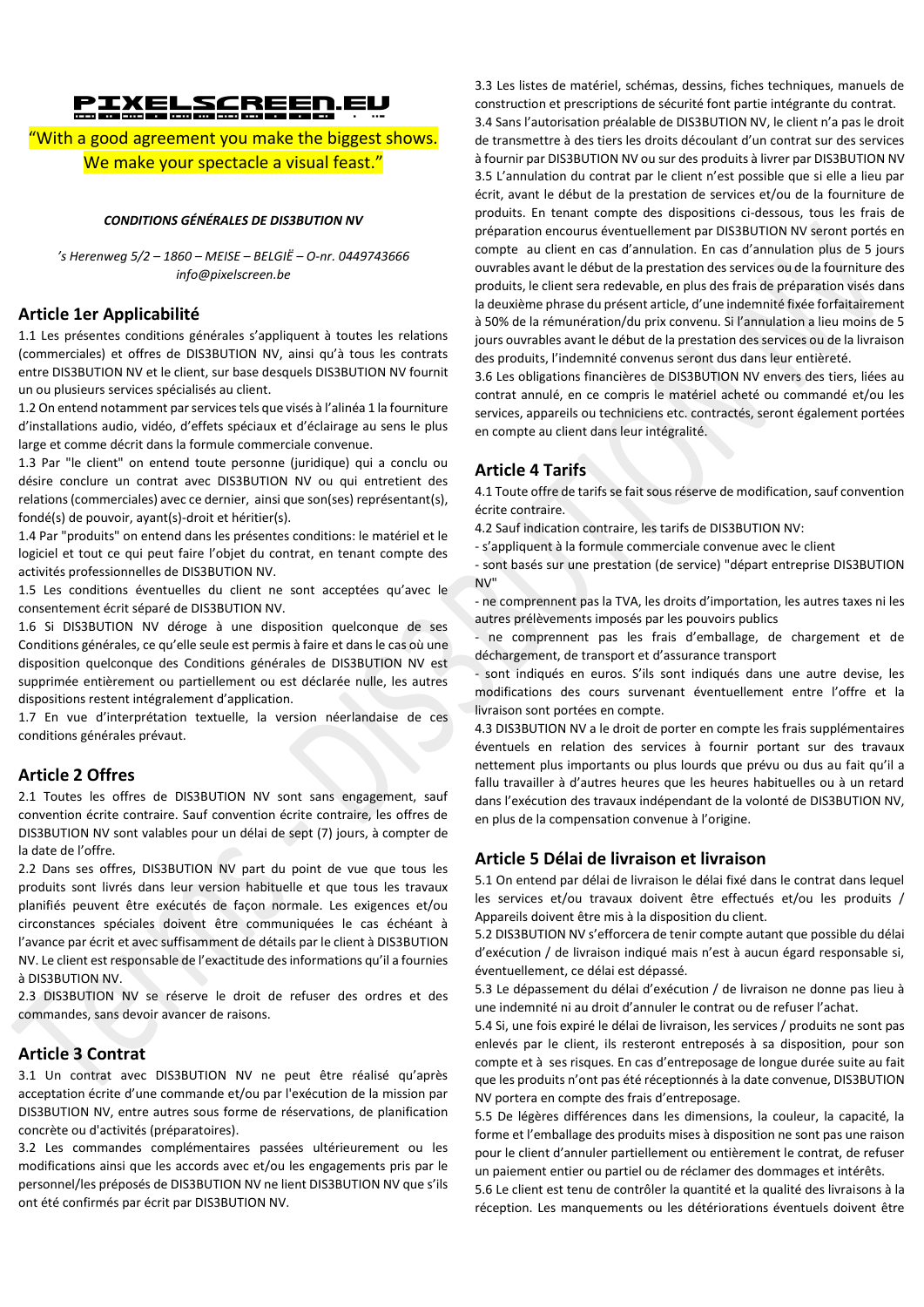signalés à DIS3BUTION NV conformément à l'article 7 des présentes conditions.

5.7 Si DIS3BUTION NV doit fournir des services sur place, le client doit garantir à tout moment l'accès et l'accessibilité du lieu de travail, tant pour le personnel/les préposés de DIS3BUTION NV que pour le transport du matériel nécessaire.

5.8 Pour l'exécution de la commande/du contrat, DIS3BUTION NV a toujours le droit de faire appel à des tiers/sous-traitants.

#### **Article 6 Services**

6.1 Par "Prestataire de Services" on entend dans le présent article: DIS3BUTION NV. Par "Client" on entend dans le présent article: une personne (juridique) qui reçoit des services et des Appareils du Prestataire de Services à sa disposition.

6.2 Par "Appareils" on entend: tous les appareils (électriques) dans le domaine de la technique audio, vidéo, des effets spéciaux et de l'éclairage ainsi qu'éventuellement les autres produits que le Prestataire de Services met à disposition et/ou utilise dans le cadre de sa mission, ainsi que tous les accessoire, câblages, matériaux d'emballage, etc. correspondants.

6.3 Le Client ne pourra engager les Appareils que pour l'objectif pour lequel ils sont destinés. Le Client utilisera, entretiendra et protégera toujours les Appareils en bon père de famille.

6.4 Le Client est en tout temps tenu de respecter les manuels de construction et les prescriptions de sécurité des appareils tels qu'ils sont publiés sur http://support.pixelscreen.eu; il est également responsable de tout dommage et de tous frais supplémentaires, de quelque nature que ce soit, occasionnés aux Appareils par le non-respect de ces manuels et de ces prescriptions.

6.5 Le Client doit vérifier si les Appareils ont été mis à sa disposition en bon état. L'acceptation des appareils implique la reconnaissance qu'ils ont été mis à sa disposition en bon état. A la fin du contrat, le Client emballera et retournera les appareils de la même manière que celle dont DIS3BUTION NV les a mis à sa disposition initialement.

6.6 Les Appareils sont transportés pour le compte et aux risques du Client, dans l'emballage fourni par le Prestataire de Services.

6.7 Sauf autorisation écrite du Prestataire de Services, le Client ne pourra donner les Appareils en location à des tiers, ni les donner en prêt ou les mettre autrement à leur disposition.

6.8 En cas de vol, de perte ou de détérioration des Appareils, le Prestataire de Services en informera immédiatement le Prestataire de Services par écrit et, le cas échéant, fera une déclaration auprès des services de police. Le Client est tenu d'indemniser intégralement au Prestataire de Services les dommages éventuels ou la perte des appareils, quelle qu'en soit la cause.

6.9 Les Appareils sont mis à disposition pour une période d'au moins un (1) jour. Sauf convention écrite contraire, la période de service / disponibilité commence le jour où les Appareils quittent le magasin du Prestataire de Services et se termine le jour où les Appareils reviennent dans le magasin du Prestataire de Services. Un jour entamé est toujours compté comme un jour complet.

6.10 Les Appareils doivent être enlevés par le Client au magasin du Prestataire de Services et doivent y être ramenés au plus tard à la date à laquelle se termine le contrat / la période convenue, sauf convention écrite contraire. En cas de retour tardif, le Client sera redevable au Prestataire de Services d'une indemnité égale au compensation pour le nombre de jours qui excèdent la période de location convenue. En cas de détermination de dommage après le retour et les réparations/remplacements s'avèrent nécessaires, le Client sera, en plus de la compensation intégrale des coûts des dommages / réparations tels que définis à l'article 10, redevable au Prestataire de Services d'une indemnité égale au compensation pour le nombre de jours le nombre de jours d'indisponibilité des Appareils. Le Client ne peut toutefois se fonder sur cette disposition pour prolonger la période convenue au départ.

6.11 Le Prestataire de Services se réserve en tout temps le droit de suivre de façon autonome l'ensemble du processus de production à la fois sur place et virtuellement, avec plein accès aux sites, appareils et ordinateurs qui sont utilisés dans le cadre du service.

Le Prestataire de Services se réserve en tout temps le droit d'intervenir en ce qui concerne le choix des matériaux, des câbles de données, câbles conducteurs, la méthode de contrôle, le choix de transmission, rigging- et méthode d'assemblage, le choix du personnel en vue de l'exploitation, de la construction, de la manipulation et du transport des Appareils mis à dispositoin, la planification de la mission dans de cadre des processus de construction, transport, répétitions et événements, les modalités et les temps de contrôle du matériel, tester les services fournis et les Appareils mis à disposition, etc ..

Le Prestataire de Services se réserve en tout temps le droit de contrôler les Appareils de façon autonome, de les ouvrir, d'effectuer des réparations, effectuer des mises à jour, changer la configuration, etc ..

Cet article est sans préjudice des responsabilités propres du client. Les droits spécifiés dans cet article ne peuvent en aucun cas engager la responsabilité du Prestataire de Services.

6.12 Sauf convention contraire, Le Client doit payer la rémunération convenue au comptant avant ou au début de la période convenue. Le Prestataire de Services a le droit de réclamer au Client une garantie ou autre sécurité et se réserve le droit de compenser les sommes impayées par la garantie, ainsi que les frais de réparation et/ou de 'nettoyage des Appareils mis à disposition. A la demande de DIS3BUTION NV, le Client devra produire la preuve d'une assurance (événement) qui couvre dans son entièreté la perte totale des Appareils ou les dommages aux Appareils. DIS3BUTION NV se réserve le droit de stipuler des conditions externes supplémentaires en vue de la protection des Appareils.

## **Article 7 Réclamations et délais**

7.1 Les réclamations portant sur les services fournis doivent être adressées par écrit à DIS3BUTION NV à peine d'échéance, dans les 24 heures qui suivent la fin du service et portant sur les produits/appareils mis à disposition, en cas de vices apparents, dans les 24 heures et en cas de vices cachés dans les trois jours à compter de la date de la mise à disposition. 7.3 Toute action du client échoit six (6) mois après la fin de la mission ou du contrat sur lequel porte la demande.

#### **Article 8 Transport**

8.1 Si le client demande à DIS3BUTION NV d'envoyer les produits, c'est DIS3BUTION NV qui détermine le mode d'expédition et d'emballage.

8.2 Le transport des produits se fait toujours aux risques et pour le compte du client, dans l'emballage fourni par le Prestataire de Services.

8.3 Pendant toute la période du contract, donc également pendant le transport des Appareils, c'est le Client qui supporte le risque de perte ou de détérioration.

#### **Article 9 Responsabilité**

9.1 DIS3BUTION NV n'est responsable que des dommages et/ou de la perte qui sont la conséquence directe d'une faute grave de sa part, prouvée concrètement.

9.2 DIS3BUTION NV n'est responsable que des dommages directs subis par le client qui découlent des contrats conclus entre DIS3BUTION NV et le client. DIS3BUTION NV n'est jamais responsable des dommages indirects ou consécutifs dont, sans limitation toutefois, les sinistres, les retards, les manques à gagner, l'impossibilité de conclure ou de poursuivre des contrats, les atteintes à la réputation, etc.

9.3 En tenant compte des autres dispositions des présentes conditions, DIS3BUTION NV n'est jamais responsable des dommages de toute nature, causé par les services fournis et/ou une mauvaise utilisation des appareils ou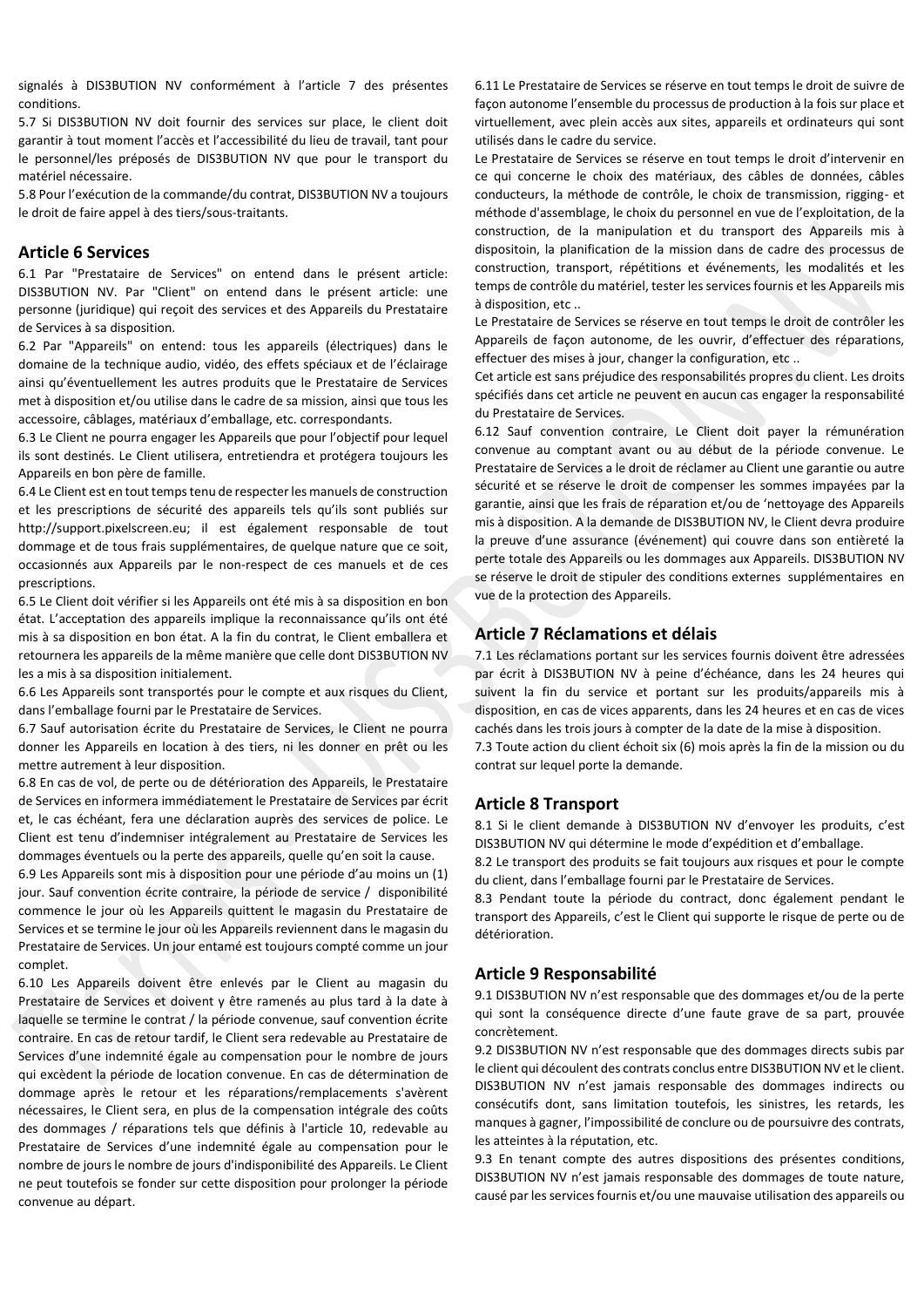du matériel livrés/mis à disposition ou par leur utilisation pour un autre objet que celui auquel ils sont normalement destinés.

9.4 DIS3BUTION NV n'est jamais responsable des dommages dus au retard ou au dépassement des délais de livraison, notamment mais sans limitation suite à des circonstances modifiées, des instructions et/ou des décisions unilatérales du client, ni des dommages dus à une mauvaise collaboration/information du client ou dus aux appareils, aux biens, au matériel et/ou aux programmes de logiciel mis à disposition par le client.

9.5 La responsabilité de DIS3BUTION NV est en tout cas limitée à 50% des montants (hors TVA) facturés ou facturables au client par DIS3BUTION NV sur base de contrat, avec un maximum absolu de 25.000,00 EUR (hors TVA). 9.6 Les dispositions ci-dessus sont valables sauf si les dommages / la responsabilité sont nés d'une action ou d'une négligence de DIS3BUTION NV elle-même avec l'intention de provoquer ces dommages / cette responsabilité. Il doit également s'agir d'une intention du chef des organes de DIS3BUTION NV elle-même.

9.7 La responsabilité de DIS3BUTION NV pour les dommages dus à un acte illégitime autre que ceux visés à l'alinéa précédent est expressément et complètement exclue.

9.8 Le client garantit DIS3BUTION NV pour tous les dommages que pourrait subir DIS3BUTION NV suite à des revendications de tiers qui ont un rapport avec des services fournis ou des produits mis à disposition DIS3BUTION NV.

#### **Article 10 Obligations du client**

10.1 Le client est responsable de tout dommage et de toute perte des produits/appareils mis à disposition par DIS3BUTION NV. A la demande de DIS3BUTION NV, le client devra produire une copie d'une assurance (événement) qui couvre entièrement la perte totale ou les dommages des appareils.

10.2. Le client s'engage à n'utiliser les produits/appareils mis à disposition par DIS3BUTION NV que pour l'utilisation à laquelle ils sont normalement destinés.

10.3 Il est interdit de louer, de mettre à disposition, des donner en gage à des tiers les produits/appareils mis à disposition par DIS3BUTION NV, ou de les grever ou aliéner autrement. En cas d'infraction à cette interdiction, DIS3BUTION NV a le droit de mettre immédiatement fin au contrat, suspendre les services sans aucune mise en demeure ou intervention judiciaire et de reprendre les appareils mis à disposition.

10.4 Le client devra utiliser, conserver et protéger les produits/appareils mis à disposition par le Prestataire de Services, comme un bon père de famille et les rendre à DIS3BUTION NV à la fin du contrat, dans le même état que celui dans lequel il les a reçus.

10.5 Le client est tenu de protéger contre la détérioration, la perte et le vol toutes les zones et tous les espaces non publics dans lesquels les services sont fournis par le Prestataire de Services et/ou des produits/appareils de DIS3BUTION sont placés, utilisés et/ou conservés.

#### **Article 11 Discrétion**

11.1 Sans préjudice des dispositions des présentes conditions, le client est tenu de garder secrètes les informations confidentielles qui sont portées à sa connaissance dans le cadre d'un contrat conclu avec DIS3BUTION NV, de ne les communiquer et/ou de ne les donner en utilisation à des tiers d'aucune façon et de ne les utiliser que pour l'objectif pour lequel elles ont été mises à sa disposition.

11.2 Par informations confidentielles on entend notamment: toutes les informations écrites, verbales ou fournies directement ou indirectement d'une autre façon indiquées comme telles et/ou dont la partie adverse sait ou doit comprendre logiquement qu'elles sont confidentielles; toutes les données sur les produits, le marketing, les clients et/ou les autres données sur l'entreprise qui sont indiquées comme telles et/ou dont la partie adverse sait ou doit comprendre logiquement qu'elles sont confidentielles, quelle que soit la façon dont elles sont fournies ; toute la documentation, les

données, les dessins, références, tests, spécifications, codes objet, codes source, méthodes de production, technologies et/ou autres informations qui ont un rapport avec le logiciel développé ou à développer par DIS3BUTION NV ou par des tiers à désigner par DIS3BUTION NV, qui sont indiqués en tant que tels et/ou dont le commettant sait ou est censé savoir qu'ils sont confidentiels, quelle que soit la façon dont ils sont fournis.

#### **Article 12 Force majeure**

12.1 DIS3BUTION NV a le droit d'invoquer la force majeure lorsque l'exécution de la commande est empêchée partiellement ou entièrement, temporairement ou non, ou est rendue difficile par des circonstances indépendantes de sa volonté ou de son influence, comme par exemple, mais sans limitations, des mesures gouvernementales, un incendie, les conditions climatiques, l'absence (temporaire) de livraison de produits ou de services par des tiers, des pannes, des perturbations dans le travail ou des grèves, la maladie, etc.

12.2 En cas de force majeure du côté de DIS3BUTION NV, ses obligations sont suspendues pour la durée de la force majeure. Si DIS3BUTION NV invoque la force majeure pour une période supérieure à un mois, DIS3BUTION NV et le commettant sont compétents pour résilier le contrat pour la partie non exécutée, par communication écrite à l'autre, sans être tenu d'indemniser le dommage.

#### **Article 13 Réserve de propriété**

13.1 DIS3BUTION NV reste propriétaire de tous les produits/appareils vendus, livrés et/ou mis à disposition au client jusqu'à ce que la rémunération ait été payé entièrement. Tant que la propriété n'est pas passée au client, ce dernier ne peut mettre ces produits / appareils en gage, ni autrement grever ou disposer et/ou accorder à un tiers un droit quelconque sur ces produits/appareils.

13.2 Le client est tenu de conserver les produits/appareils sous réserve de propriété avec le soin nécessaire et en tant que propriété reconnaissable de DIS3BUTION NV.

13.3 Tous les dessins, effets (visuels), images, concepts, rendus, etc. produits, utilisés, fabriqués ou communiqués dans le cadre de la mission restent la propriété exclusive de DIS3BUTION NV.

13.4 Si le client ne respecte pas ses obligations de paiement envers DIS3BUTION NV, cette dernière a le droit de résilier le contrat en conservant les acomptes déjà payés éventuellement et en reprenant les produits/appareils livrés.

#### **Article 14 Paiement**

14.1 Sauf convention écrite expresse contraire, le paiement doit se faire au comptant à la livraison.

14.2 Si la facture n'est pas payée à son échéance, le client est redevable de plein droit d'intérêts à 1% par mois et d'une indemnité forfaitaire de 10% du montant de facturation.

14.3 San préjudice du délai de paiement ou de la facilité de crédit convenus, DIS3BUTION NV a le droit à tout moment de réclamer au client une avance totale ou partielle ainsi que d'attendre du client qu'il fournisse une garantie suffisante et correcte pour ses obligations de paiement.

#### **Article 15 Droit applicable et juridiction**

15.1 Seul le droit belge est d'application sur les relations (commerciales) et les contrats entre DIS3BUTION NV et le client et sur les litiges qui en découlent.

15.2 Les tribunaux de l'arrondissement judiciaire d'Anvers, département Anvers sont seuls compétents pour trancher tout litige entre les parties. Par ailleurs, DIS3BUTION N.V. a le droit de porter un litige devant les tribunaux du domicile du client.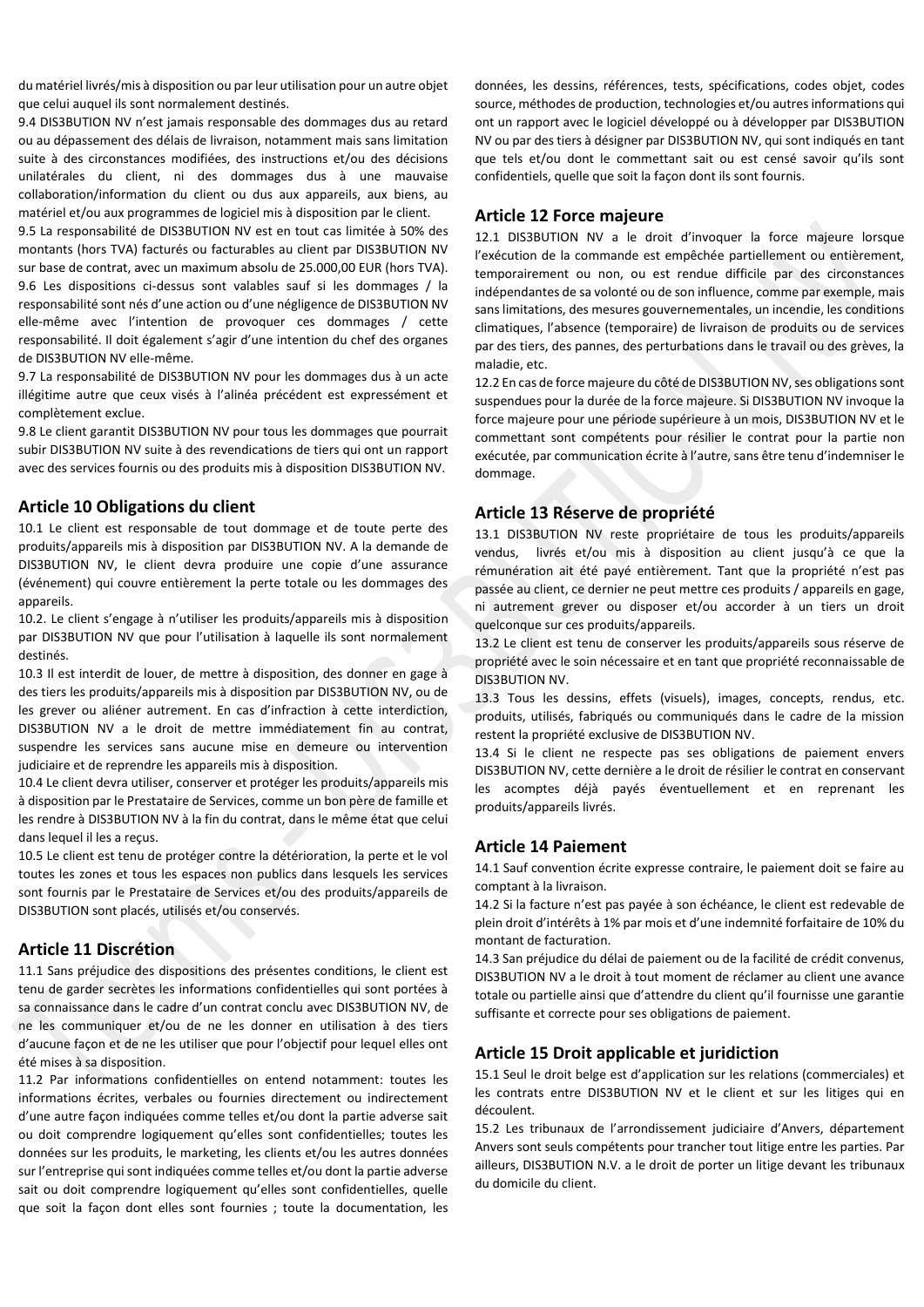# PIXELSCREEN.eu

"With a good agreement you make the biggest shows. We make your spectacle a visual feast."

#### *ALGEMENE VOORWAARDEN DIS3BUTION NV*

*'s Herenweg 5/2 – 1860 – MEISE – BELGIE – O-nr. 0449743666 info@pixelscreen.be*

## **Artikel 1 Toepasselijkheid**

1.1 Deze algemene voorwaarden zijn van toepassing op alle (handels)betrekkingen en offertes van DIS3BUTION NV, alsmede op alle overeenkomsten tussen DIS3BUTION NV en de cliënt op grond waarvan DIS3BUTION NV aan de cliënt één of meer gespecialiseerde diensten of producten levert.

1.2 Onder de diensten als bedoeld in lid 1 worden onder meer begrepen het verlenen van audio- , video-, speciale effecten- en belichtingsfaciliteiten in de meest ruime betekenis en beschreven in de met de cliënt overeengekomen businessformule.

1.3 Onder "de cliënt" wordt verstaan, iedere (rechts-) persoon, die met DIS3BUTION NV een overeenkomst heeft afgesloten, respectievelijk wenst af te sluiten en/of (handels)betrekkingen onderhoudt, en diens vertegenwoordiger(s), gemachtigde(n), rechtverkrijgende(n) en erfgenamen.

1.4 Onder "zaken" wordt in deze voorwaarden verstaan: hard- en/of software en voorts al hetgeen dat voorwerp van overeenkomst kan zijn, met inachtneming van de bedrijfsactiviteiten van DIS3BUTION NV.

1.5 Eventuele voorwaarden van de cliënt worden niet aanvaard, behoudens na afzonderlijke, schriftelijke aanvaarding door DIS3BUTION NV.

1.6 Wanneer door DIS3BUTION NV wordt afgeweken van enige bepaling van haar Algemene Voorwaarden, hetgeen alleen DIS3BUTION NV is toegestaan, alsmede in het geval dat enige bepaling van de DIS3BUTION NV Algemene Voorwaarden geheel of gedeeltelijk wordt vernietigd of nietig wordt verklaard, blijven de overige bepalingen onverkort van toepassing.

1.7 Met het oog op tekstuele interpretatie primeert de Nederlandstalige versie van onderhavige Algemene Voorwaarden.

#### **Artikel 2 Offertes**

2.1 Alle offertes van DIS3BUTION NV zijn vrijblijvend, tenzij schriftelijk anders is overeengekomen. Tenzij schriftelijk anders overeengekomen zijn offertes van DIS3BUTION NV geldig voor een termijn van zeven (7) dagen, te rekenen vanaf de datum van de offerte.

2.2 In offertes gaat DIS3BUTION NV er van uit dat alle zaken in de gebruikelijke uitvoering geleverd worden en dat alle geplande werkzaamheden op de normale wijze kunnen worden verricht. Bijzondere eisen en/of omstandigheden dienen in voorkomend geval door de cliënt voorafgaandelijk schriftelijk en voldoende gedetailleerd aan DIS3BUTION NV te worden medegedeeld. De cliënt is verantwoordelijk voor de juistheid van de aan DIS3BUTION NV verschafte informatie.

2.3 DIS3BUTION NV behoudt zich het recht voor opdrachten en/of bestellingen zonder opgaaf van redenen te weigeren.

#### **Artikel 3 Overeenkomst**

3.1 Een overeenkomst met DIS3BUTION NV komt maar tot stand, nadat DIS3BUTION NV een opdracht schriftelijk heeft aanvaard en/of uitvoering aan de opdracht geeft, o.a. in de vorm van reserveringen, concrete planning of (voorbereidende) werkzaamheden.

3.2 Later gemaakte aanvullende opdrachten of wijzigingen alsmede afspraken met en/of toezeggingen door personeel/aangestelden van DIS3BUTION NV binden DIS3BUTION NV slechts indien deze door DIS3BUTION NV schriftelijk zijn bevestigd.

3.3 Materiaallijsten, schetsen, tekeningen, technische fiches, bouwhandleidingen en veiligheidsvoorschriften, maken integraal deel uit van de overeenkomst.

3.4 De cliënt is zonder voorafgaande toestemming van DIS3BUTION NV niet gerechtigd de uit een overeenkomst voortvloeiende rechten op door DIS3BUTION NV te verlenen diensten of op door DIS3BUTION NV te leveren zaken over te dragen aan derden.

3.5 Annulering van de overeenkomst door de cliënt is uitsluitend mogelijk, indien zulks schriftelijk geschiedt vóór het begin van uitvoering van het verlenen van diensten en/of de levering van zaken. Met inachtneming van het hierna bepaalde zullen in geval van annulering alle eventueel door DIS3BUTION NV gemaakte voorbereidingskosten aan de cliënt worden aangerekend. In geval van annulering meer dan 5 werkdagen vóór het begin van uitvoering van de diensten of levering van de zaken is de cliënt, naast de in de tweede zin van dit artikel bedoelde voorbereidingskosten, een schadevergoeding verschuldigd, welke forfaitair wordt vastgesteld op 50% van de overeengekomen vergoeding. Vindt annulering plaats minder dan 5 werkdagen voor het begin van de uitvoering van de diensten of de levering van de zaken dan is de volledig overeengekomen vergoeding verschuldigd. 3.6 De financiële verplichtingen van DIS3BUTION NV jegens derden, verband houdende met de geannuleerde (overeenkomst, waaronder begrepen ingekochte of bestelde materialen en/of gecontracteerde diensten, apparatuur of technici etc. zullen eveneens volledig aan de cliënt worden aangerekend.

## **Artikel 4 Tarieven**

4.1 Elke opgave van tarieven geschiedt onder voorbehoud van wijziging, tenzij het tegendeel schriftelijk is overeengekomen.

4.2 Tenzij anders vermeld, zijn de tarieven van DIS3BUTION NV:

- van toepassing op de businessformule die met de cliënt overeengekomen werd.

- gebaseerd op (diensten)levering "af bedrijf DIS3BUTION NV"

exclusief BTW, invoerrechten, andere belastingen, overige van overheidswege opgelegde heffingen

- exclusief de kosten van verpakkingen, in- en uitlading, vervoer en transportverzekering

- vermeld in Euro's. Indien vermeld in een andere valuta, worden de gebeurlijk tussen offerte en levering optredende koerswijzigingen doorbelast.

4.3 DIS3BUTION NV is gerechtigd om eventuele extra-kosten i.v.m. te leveren diensten, verband houdende met aantoonbare meerdere of zwaardere werkzaamheden dan voorzien of met het feit dat op andere dan gebruikelijke uren gewerkt diende te worden of vertraging buiten de schuld van DIS3BUTION NV in de uitvoering van de werkzaamheden, bovenop de oorspronkelijk overeengekomen vergoeding in rekening te brengen.

# **Artikel 5 Levertermijn en levering**

5.1 Onder (op)levertermijn wordt verstaan de in de overeenkomst bepaalde termijn waarbinnen de diensten en/of werkzaamheden moeten zijn verricht en/of de termijn waarbinnen de zaken / apparatuur aan de cliënt ter beschikking moet zijn gesteld.

5.2 DIS3BUTION NV zal zich inspannen om de overeengekomen uitvoerings- / leveringstermijn, zoveel mogelijk in acht te nemen doch is in geen enkel opzicht aansprakelijk voor de gebeurlijke overschrijding ervan.

5.3 Overschrijding van de uitvoerings- / levertermijn, geeft geen aanleiding tot schadevergoeding noch het recht om de overeenkomst te annuleren/de afname te weigeren.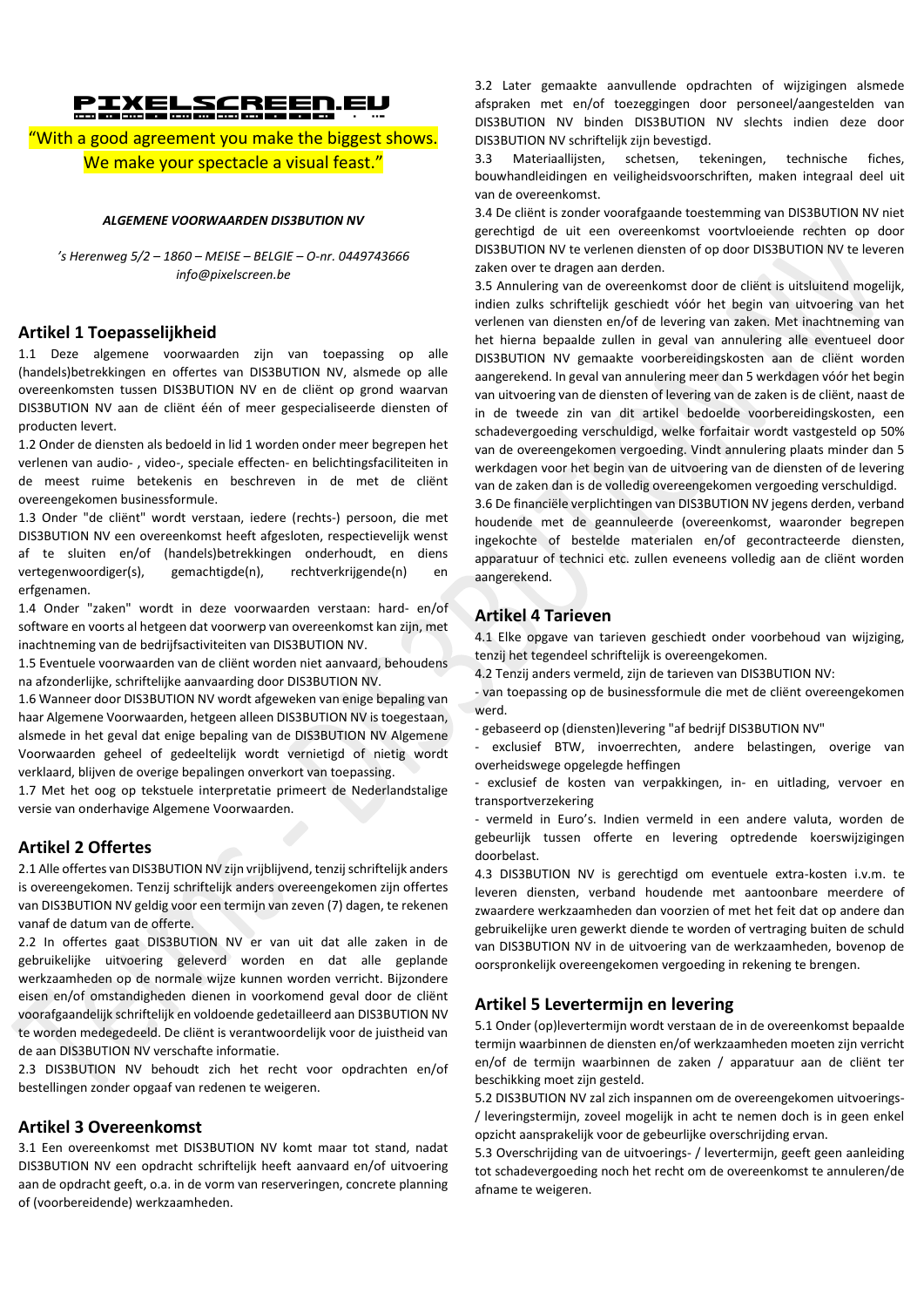5.4 Wanneer de diensten / zaken na het verstrijken van de levertijd door de cliënt niet zijn afgenomen, blijven zij te zijner beschikking opgeslagen, voor zijn rekening en risico. In geval van langdurige opslag als gevolg van het niet op de overeengekomen datum in ontvangstnemen van de zaken, zullen door DIS3BUTION NV opslagkosten worden aangerekend.

5.5 Geringe afwijkingen van de ter beschikking gestelde zaken in afmeting, kleur, capaciteit, vorm en verpakking zijn voor de cliënt geen aanleiding de overeenkomst geheel of gedeeltelijk te annuleren, of gehele of gedeeltelijke betaling te weigeren, dan wel schadevergoeding te vorderen.

5.6 De cliënt is verplicht het geleverde bij inontvangstname zowel kwantitatief als kwalitatief te controleren. Eventuele tekorten of beschadigingen dienen overeenkomstig artikel 7 van deze voorwaarden aan DIS3BUTION NV kenbaar te worden gemaakt.

5.7 De cliënt dient op de locatie te allen tijde toegang tot en bereikbaarheid van de werkplek te verzekeren zowel voor het personeel/aangestelden van DIS3BUTION NV als voor de aanvoer van het benodigde materiaal.

5.8 DIS3BUTION NV is voor de uitvoering van de opdracht/overeenkomst steeds gerechtigd een beroep te doen op derden/onderaannemers.

#### **Artikel 6 Diensten**

6.1 Onder "dienstverlener" wordt in dit artikel verstaan: DIS3BUTION NV. Onder "Cliënt" wordt in dit artikel verstaan: een (rechts)persoon die diensten en apparatuur van de dienstverlener ter beschikking krijgt.

6.2 Onder "Apparatuur" wordt verstaan: alle (elektrische) apparaten op het gebied van audio-, video-, speciale effecten en belichtingstechniek alsmede eventueel overige zaken die de dienstverlener beschikbaar stelt en/of gebruikt binnen het kader van zijn opdracht, inclusief alle bijbehorende accessoires, bekabelingen, verpakkingsmaterialen, e.d.

6.3 De Cliënt zal de Apparatuur uitsluitend inzetten voor het doel waarvoor deze bestemd is. De cliënt zal de Apparatuur steeds als een goed huisvader gebruiken, verzorgen en beveiligen.

6.4 De Cliënt is gehouden te allen tijde de bouwhandleidingen en veiligheidsvoorschriften van de apparatuur zoals gepubliceerd op http://support.pixelscreen.eu te respecteren en is aansprakelijk voor elke schade en extra-kosten, van welke aard ook, dewelke door het niet respecteren van deze handleidingen en voorschriften aan de Apparatuur wordt veroorzaakt.

6.5 De Cliënt dient na te gaan of de Apparatuur in goede staat aan hem ter beschikking werd gesteld. Aanvaarden van de apparatuur houdt erkenning in dat zij in goede staat ter beschikking werd geleverd. De Cliënt zal op het einde van de overeenkomst de ter beschikking gestelde apparatuur op dezelfde wijze verpakken en restitueren zoals deze door DIS3BUTION NV aanvankelijk ter beschikking werd gesteld.

6.6 De Apparatuur wordt vervoerd op rekening en voor risico van de Cliënt in de door de dienstverlener verstrekte verpakking.

6.7 De Cliënt zal de Apparatuur, behoudens schriftelijke toestemming van de dienstverlener, niet aan derden in bruikleen afstaan of anderszins ter beschikking stellen.

6.8 De Cliënt zal in geval diefstal van, verlies van of schade aan de Apparatuur de dienstverlener hiervan onmiddellijk schriftelijk in kennis stellen en in voorkomend geval aangifte doen bij de politiediensten. De cliënt is gehouden de gebeurlijke schade aan of het verlies van de apparatuur, ongeacht de oorzaak, integraal aan de dienstverlener te vergoeden.

6.9 De Apparatuur wordt ter beschikking gesteld voor de periode van tenminste één (1) dag.

De dienstverleningsperiode / ter beschikking stellingsperiode vangt aan op de dag dat de Apparatuur het magazijn van de dienstverlener verlaat en eindigt op de dag dat de Apparatuur weer in het magazijn van de dienstverlener terugkomt, tenzij schriftelijk anders is overeengekomen. Een begonnen dag wordt steeds als een volledige dag aangerekend.

6.10 De Apparatuur moet door de Cliënt bij het magazijn van de dienstverlener worden opgehaald en daar worden teruggebracht uiterlijk op de datum dat de overeengekomen opdracht/periode eindigt, tenzij anders schriftelijk is overeengekomen. In geval van niet tijdige teruglevering is de Cliënt, aan de dienstverlener een schadevergoeding verschuldigd gelijk aan de vergoeding voor het aantal dagen waarmee de overeengekomen periode overschreden wordt. In geval bij teruglevering beschadiging van de goederen wordt vastgesteld en herstelling/vervanging nodig blijkt, is de Cliënt, aan de dienstverlener, naast integrale vergoeding van de materiële schade/herstelkosten conform artikel 10.1, een schadevergoeding verschuldigd gelijk aan de vergoeding voor het aantal dagen dat de goederen onbeschikbaar zijn. De Cliënt kan aan deze bepaling evenwel geen recht ontlenen tot verlenging van de aanvankelijk overeengekomen periode.

en herstelling/vervanging nodig blijkt, is de Cliënt, aan de dienstverlener, naast integrale vergoeding van de materiële schade/herstelkosten conform artikel 10.1, een schadevergoeding verschuldigd gelijk aan de vergoeding voor het aantal dagen dat de goederen onbeschikbaar zijn. De Cliënt kan aan deze bepaling evenwel geen recht ontlenen tot verlenging van de aanvankelijk overeengekomen periode.6.11 De dienstverlener behoudt te allen tijde het recht om autonoom het volledige productieproces zowel ter plaatse als virtueel op te volgen, met volledige toegang tot de sites, toestellen en computers die binnen het kader van de dienstverlening gebruikt worden.

De dienstverlener behoudt te allen tijde het recht te interveniëren met betrekking tot materiaalkeuze, databekabeling, stroombekabeling, aansturingswijze, transmissiekeuze, rigging- en opbouwwijze, transportwijze, personeelskeuze met het oog op bediening, bouw, manipulatie en transport van de ter beschikking gestelde Apparatuur, planning van de opdracht in het kader van o.a. de bouwprocessen, transport, repetities en evenementen, de wijze en tijdstippen van materiaalcontrole, het testen van de geleverde diensten en de ter beschikking gestelde apparatuur, etc..

De dienstverlener heeft het recht te allen tijde autonoom Apparatuur na te zien, te openen, herstellingen uit te voeren, updates uit te voeren, configuraties te wijzigen, etc..

Dit artikel laat de eigen aansprakelijkheden en verantwoordelijkheden van de cliënt onverlet. Onder geen enkel beding kunnen de rechten bepaald in dit artikel enige verantwoordelijkheid of aansprakelijkheid in hoofde van de dienstverlener inhouden.

6.12 Tenzij anders overeengekomen, dient de Cliënt de overeengekomen vergoeding contant voor of bij de aanvang van de overeengekomen periode te voldoen. De dienstverlener is gerechtigd een waarborgsom of andere zekerheid van de Cliënt te eisen en behoudt zich het recht voor om niet betaalde sommen te compenseren met de waarborgsom, evenals de kosten van reparatie en/of reinigen van de ter beschikking gestelde Apparatuur. Op verzoek van DIS3BUTION NV zal de Cliënt het bewijs van een (evenement- )verzekering voorleggen dewelke het volledige verlies van of de schade aan de Apparatuur integraal dekt. DIS3BUTION NV heeft het recht extra externe condities te bepalen met het oog op bescherming van de Apparatuur.

# **Artikel 7 Klachten en termijnen**

7.1 Klachten m.b.t. geleverde diensten dienen op straffe van verval schriftelijk aan DIS3BUTION NV te worden gericht binnen de 24 uur na het beëindigen van de dienst en met betrekking tot ter beschikking gestelde zaken / apparatuur binnen de 24 uur bij zichtbare gebreken en binnen de 3 dagen, te rekenen vanaf de dag van ter beschikking stelling bij niet-zichtbare gebreken.

7.2 Elke rechtsvordering van de cliënt vervalt zes (6) maanden na de beëindiging van de opdracht of overeenkomst waarop de vordering betrekking heeft.

# **Artikel 8 Transport**

8.1 Indien de cliënt DIS3BUTION NV verzoekt de zaken te verzenden, wordt de wijze van verzending en verpakking door DIS3BUTION NV bepaald.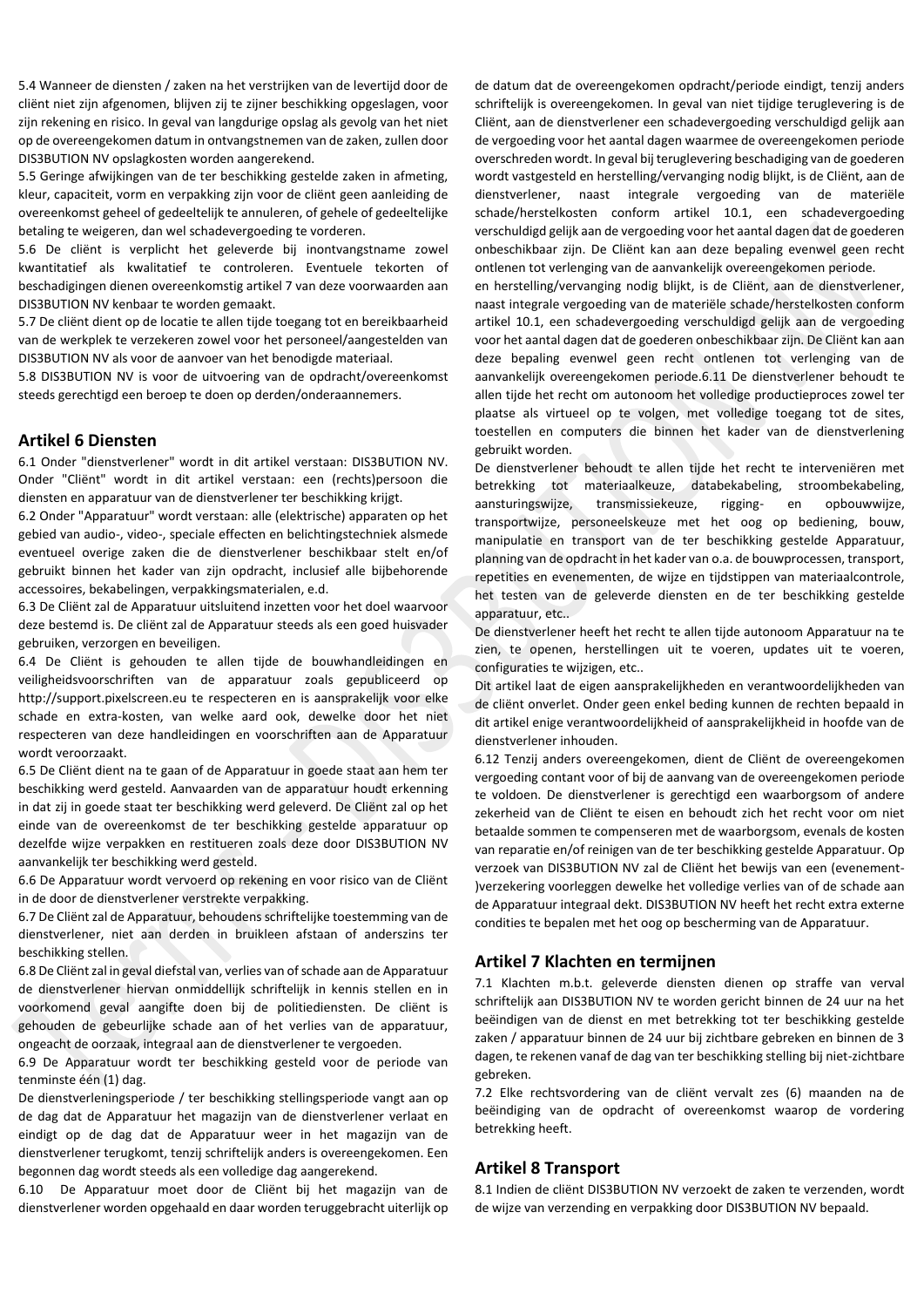8.2 Het vervoer van zaken geschiedt altijd voor risico en rekening van de cliënt in de door de dienstverlener verstrekte verpakking.

8.3 De Cliënt draagt gedurende de gehele contractsperiode, dus ook tijdens het vervoer van de Apparatuur, het risico voor verlies of beschadiging.

#### **Artikel 9 Aansprakelijkheid**

9.1 DIS3BUTION NV is slechts aansprakelijk voor de schade en/of het verlies die het rechtstreeks gevolg is van haar concreet bewezen zware fout.

9.2 DIS3BUTION NV is uitsluitend aansprakelijk voor directe door de cliënt geleden schade welke voorvloeit uit tussen DIS3BUTION NV en de cliënt gesloten overeenkomsten. DIS3BUTION NV is nimmer aansprakelijk voor indirecte schade of gevolgschade waaronder, doch daartoe niet beperkt, bedrijfsschade, tijdverlet, gederfde inkomsten, het niet kunnen aangaan of verder zetten van overeenkomsten, reputatieschade etc.

9.3 Met inachtneming van het elders in deze voorwaarden gestelde, is DIS3BUTION NV nimmer aansprakelijk voor schade van welke aard ook, veroorzaakt door de geleverde diensten en/of het onoordeelkundig gebruik van het geleverde/ter beschikking gestelde apparatuur of materiaal of door het gebruik daarvan voor een ander doel dan waarvoor het normaal bestemd is.

9.4 DIS3BUTION NV is nimmer aansprakelijk voor vertragingsschade, schade wegens overschrijding van (op)leveringstermijnen, ondermeer doch daartoe niet beperkt, als gevolg van gewijzigde omstandigheden, instructies en/of eenzijdige beslissingen van de cliënt en voor schade als gevolg van de gebrekkige medewerking/informatie van de cliënt of als gevolg van de door de cliënt ter beschikking gestelde apparatuur, goederen, materialen en/of software programma's.

9.5 De aansprakelijkheid van DIS3BUTION NV is alleszins beperkt 50% van de op grond van de overeenkomst door DIS3BUTION NV aan de cliënt gefactureerde of factureerbare bedragen (exclusief BTW) met een absoluut maximum van 25.000,00 EUR (exclusief BTW).

9.6 Het hierboven bepaalde geldt tenzij de schade / de aansprakelijkheid is ontstaan uit een eigen handeling of nalaten van DIS3BUTION NV geschied met het opzet die schade / die aansprakelijkheid te veroorzaken. Het dient daarbij te gaan om opzet in hoofde van de organen van DIS3BUTION NV zelf. 9.7 De aansprakelijkheid van DIS3BUTION NV voor schade wegens onrechtmatige daad anders dan bedoeld in het vorige lid wordt uitdrukkelijk en volledig uitgesloten.

9.8 De cliënt vrijwaart DIS3BUTION NV voor alle schade die DIS3BUTION NV mocht lijden als gevolg van aanspraken van derden die verband houden met de door DIS3BUTION NV geleverde diensten en/of ter beschikking gesteld materiaal.

#### **Artikel 10 Verplichtingen van de cliënt**

10.1 De cliënt is aansprakelijk voor elke schade aan en verlies van de door DIS3BUTION NV ter beschikking gestelde zaken/apparatuur. Op verzoek van DIS3BUTION NV zal de cliënt afschrift voorleggen van een (evenement- )verzekering dewelke het volledige verlies van of de schade aan de apparatuur integraal dekt.

10.2. De cliënt verbindt er zich toe de door DIS3BUTION NV ter beschikking gestelde zaken/apparatuur enkel in te zetten voor het gebruik waartoe het normaal bestemd is.

10.3 Het is verboden de door DIS3BUTION NV ter beschikking gestelde zaken/apparatuur, aan derden ter beschikking te stellen, te verpanden, dan wel deze anderszins te bezwaren of te vervreemden. Bij inbreuk op dit verbod is DIS3BUTION NV gerechtigd de overeenkomst onverwijld tussentijds zonder enige ingebrekestelling of rechterlijke tussenkomst te beëindigen en de diensten op te schorten en de beschikbaar gestelde apparatuur terug te nemen.

10.4 De cliënt zal de door de dienstverlener ter beschikking gestelde zaken/apparatuur als een goed huisvader gebruiken, bewaren en beveiligen en deze bij het einde van de overeenkomst in dezelfde staat als waarin deze werd ontvangen aan DIS3BUTION NV retourneren.

10.5 De cliënt is gehouden alle niet publieke zones en ruimtes alwaar de diensten door de dienstverlener worden geleverd en/of zaken/apparatuur van DIS3BUTION zijn geplaatst, worden gebruikt en/of worden bewaard, te beveiligen tegen beschadiging, verlies en diefstal.

#### **Artikel 11 Geheimhouding**

11.1 Onverminderd het bepaalde in deze voorwaarden is de cliënt gehouden vertrouwelijke informatie die ter kennis wordt gebracht in het kader van een met DIS3BUTION NV gesloten overeenkomst geheim te houden en op geen enkele wijze aan derden, bekend te maken en/of in gebruik te geven en enkel te gebruiken voor het doel waarvoor deze ter beschikking werd gesteld.

11.2 Onder vertrouwelijke informatie wordt onder meer verstaan: alle schriftelijke, mondelinge of op andere wijze direct of indirect verstrekte informatie die als zodanig is aangeduid en/of waarvan de wederpartij weet of redelijkerwijs behoort te begrijpen dat deze vertrouwelijk is alle product- , marketing-, cliënt-, en/of overige bedrijfsgegevens die als zodanig zijn aangeduid en/of waarvan de wederpartij weet of redelijkerwijs behoort te begrijpen dat deze vertrouwelijk zijn, ongeacht de wijze waarop deze zijn verstrekt alle documentatie, data, tekeningen, benchmark test(-en)( gegevens), specificaties, objectcodes, sourcecodes, productiemethodes, technologieën en/of overige informatie welke verband houdt met door DIS3BUTION NV, dan wel door DIS3BUTION NV in te schakelen derden, ontwikkelde of te ontwikkelen software die als zodanig is aangeduid en/of waarvan de opdrachtgever weet of geacht wordt te weten dat deze vertrouwelijk is, ongeacht de wijze waarop deze is verstrekt.

#### **Artikel 12 Overmacht**

12.1 DIS3BUTION NV is gerechtigd om zich op overmacht te beroepen wanneer de uitvoering van de opdracht gedeeltelijk of geheel – al dan niet tijdelijk – verhinderd of bemoeilijkt wordt door omstandigheden buiten zijn wil of invloed, zoals – maar niet beperkt tot – overheidsmaatregelen, brand, weersomstandigheden, het (tijdelijk) uitblijven van levering van zaken of diensten door derden, bedrijfsstoornissen, arbeidsstoornissen of stakingen, ziekte, etc.

12.2 In het geval van overmacht aan de zijde van DIS3BUTION NV worden haar verplichtingen opgeschort voor de duur van de overmacht. Indien DIS3BUTION NV. zich op overmacht beroept voor een tijdsduur langer dan een maand zijn zowel DIS3BUTION NV als de opdrachtgever bevoegd de overeenkomst voor het niet uitgevoerde gedeelte te ontbinden door schriftelijke mededeling aan de ander zonder daarbij tot vergoeding van schade gehouden te zijn.

## **Artikel 13 Eigendomsvoorbehoud**

13.1 DIS3BUTION NV blijft eigenaar van alle aan de cliënt verkochte, afgeleverde en/of ter beschikking gestelde zaken / apparatuur totdat de vergoeding volledig is voldaan. Zolang de eigendom niet op de cliënt is overgegaan mag deze de zaken / apparatuur niet verpanden noch anderszins bezwaren of vervreemden en/of aan een derde enig recht daarop verlenen. 13.2 De cliënt is gehouden de onder eigendomsvoorbehoud afgeleverde zaken/apparatuur met de nodige zorgvuldigheid en als herkenbaar eigendom van DIS3BUTION NV te bewaren.

13.3 Alle ontwerpen, (visuele) effecten, beelden, concepten, renders, etc. die binnen het kader van de opdracht geproduceerd, gebruikt, gemaakt of medegedeeld zijn blijven exclusieve eigendom van DIS3BUTION NV.

13.4 Indien de cliënt zijn betalingsverplichtingen jegens DIS3BUTION NV niet nakomt DIS3BUTION NV gerechtigd de overeenkomst te ontbinden met behoud van de eventueel reeds betaalde voorschotten en de geleverde zaken/ apparatuur terug in bezit te nemen.